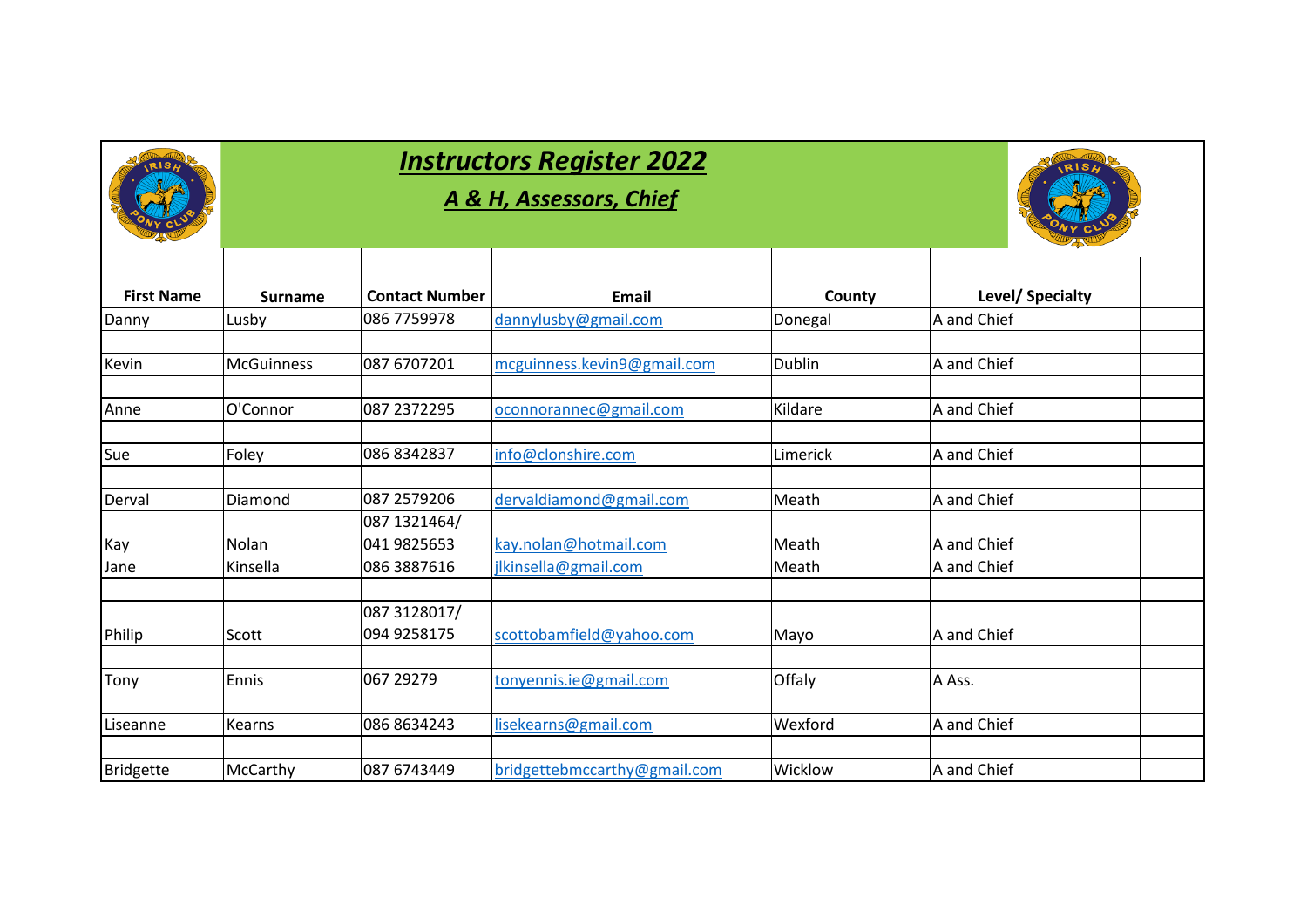

#### *H Assessor & Coach List*



| <b>First Name</b> | <b>Surname</b> | <b>Contact Number</b> | <b>Email</b>               | County        | Level/<br><b>Specialty</b> |  |
|-------------------|----------------|-----------------------|----------------------------|---------------|----------------------------|--|
| Christine         | Carson         | 087 9372317           | carsoncarrigbeg@gmail.com  | Carlow        | H Ass.                     |  |
| Marie             | Hennessy       | 087 1348613           | mariehennessy432@gmail.com | Cork          | H Ass.                     |  |
| Shota             | Niikura        | 087 2248028           | shotaniikura@gmail.com     | Cork          | H Ass.                     |  |
| Zach              | Laughton       | 087 1650848           | zachlaughton@hotmail.com   | Cork          | H Coach                    |  |
| Sheena            | <b>Boran</b>   | 086 3123340           | sheenaboran@yahoo.com      | <b>Dublin</b> | H Coach                    |  |
| Anne              | O'Connor       | 087 2372295           | oconnorannec@gmail.com     | Kildare       | H Ass.                     |  |
| Yvonne            | O'Connor       | 087 7979899           | yvonneo connor@hotmail.com | Limerick      | H Coach                    |  |
| Sue               | Foley          | 086 8342837           | info@clonshire.com         | Limerick      | H Ass.                     |  |
| Laura             | Whyte          | 087 6490849           | laura.whyte29@yahoo.ie     | Longford      | H Ass.                     |  |
| William           | Anderson       | 086 0561440           | ajmackarel@hotmail.com     | Monaghan      | H Ass.                     |  |
| Tony              | Ennis          | 067 29279             | tonyennis.ie@gmail.com     | Offaly        | H Ass.                     |  |
| Patricia          | Lawlor         | 087 6828234           | bandplallor@hotmail.com    | Tipperary     | H Ass.                     |  |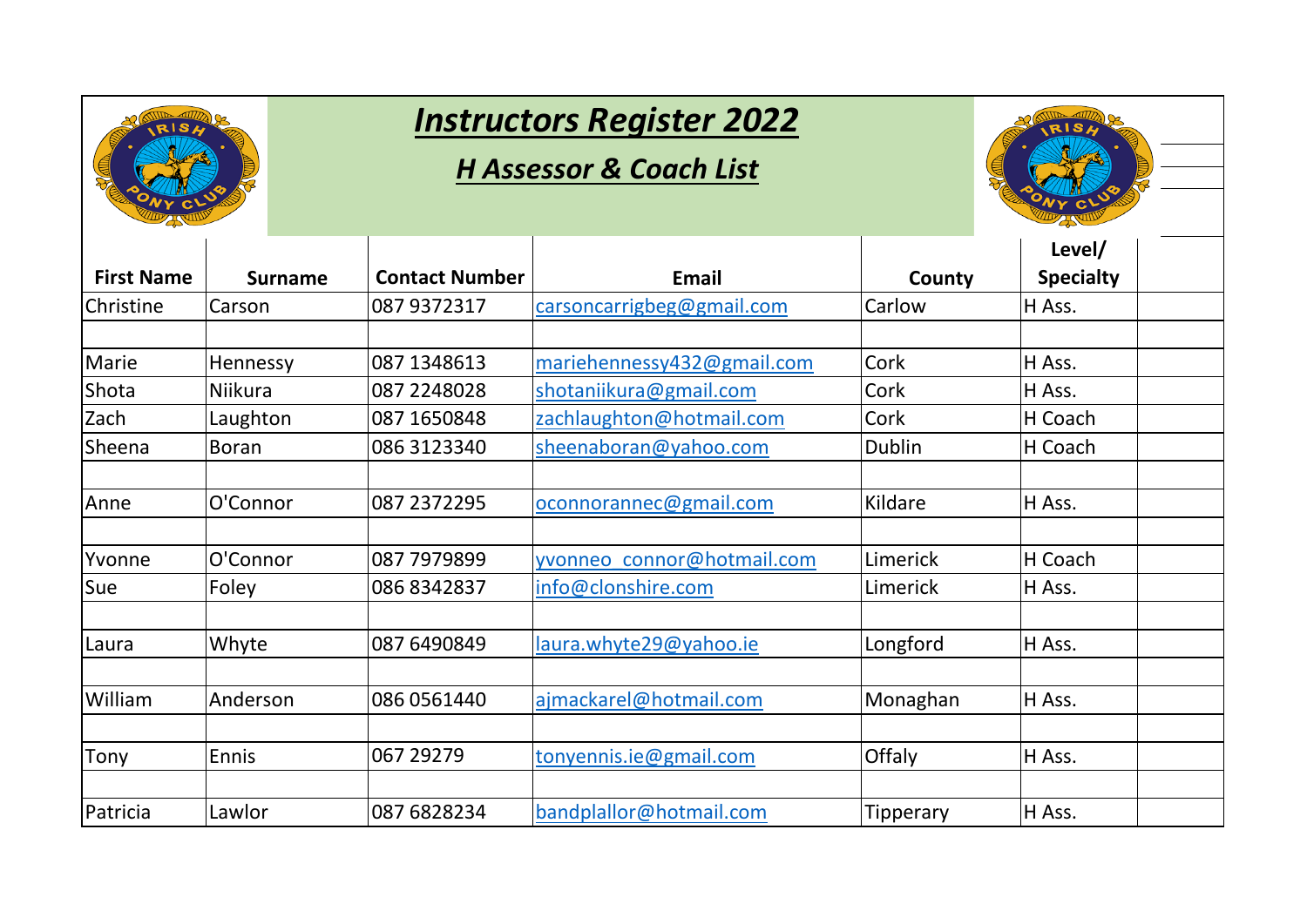| Gemma     | Ferrer         | 087 6780749  | gemmaferrerquinn@gmail.com   | Tipperary | H Ass.  |  |
|-----------|----------------|--------------|------------------------------|-----------|---------|--|
|           |                |              |                              |           |         |  |
| Sonya     | <b>McAleer</b> | 078 74350665 | sonyamcaleer@gmail.com       | Tyrone    | H Coach |  |
|           |                |              |                              |           |         |  |
| Jos       | Hanrahan       | 085 8071372  | josshanrahan@gmail.com       | Waterford | H Coach |  |
|           |                |              |                              |           |         |  |
| Fiona     | Cloke          | 086 3192526  | fionacloke@eircom.net        | Wexford   | H Coach |  |
|           |                |              |                              |           |         |  |
| Jennifer  | Diamond        | 087 6522244  | jendiamondxo@gmail.com       | Westmeath | H Ass.  |  |
|           |                |              |                              |           |         |  |
| Bridgette | McCarthy       | 087 6743449  | bridgettebmccarthy@gmail.com | Wicklow   | H Ass.  |  |
| Paul      | Kilbride       | 086 3951079  | paulkilbride@hotmail.com     | Wicklow   | H Ass.  |  |
|           |                |              |                              |           |         |  |
| Elaine    | Cross Johnson  | 089 6110426  | ecrossjohnson@gmail.com      |           | H Coach |  |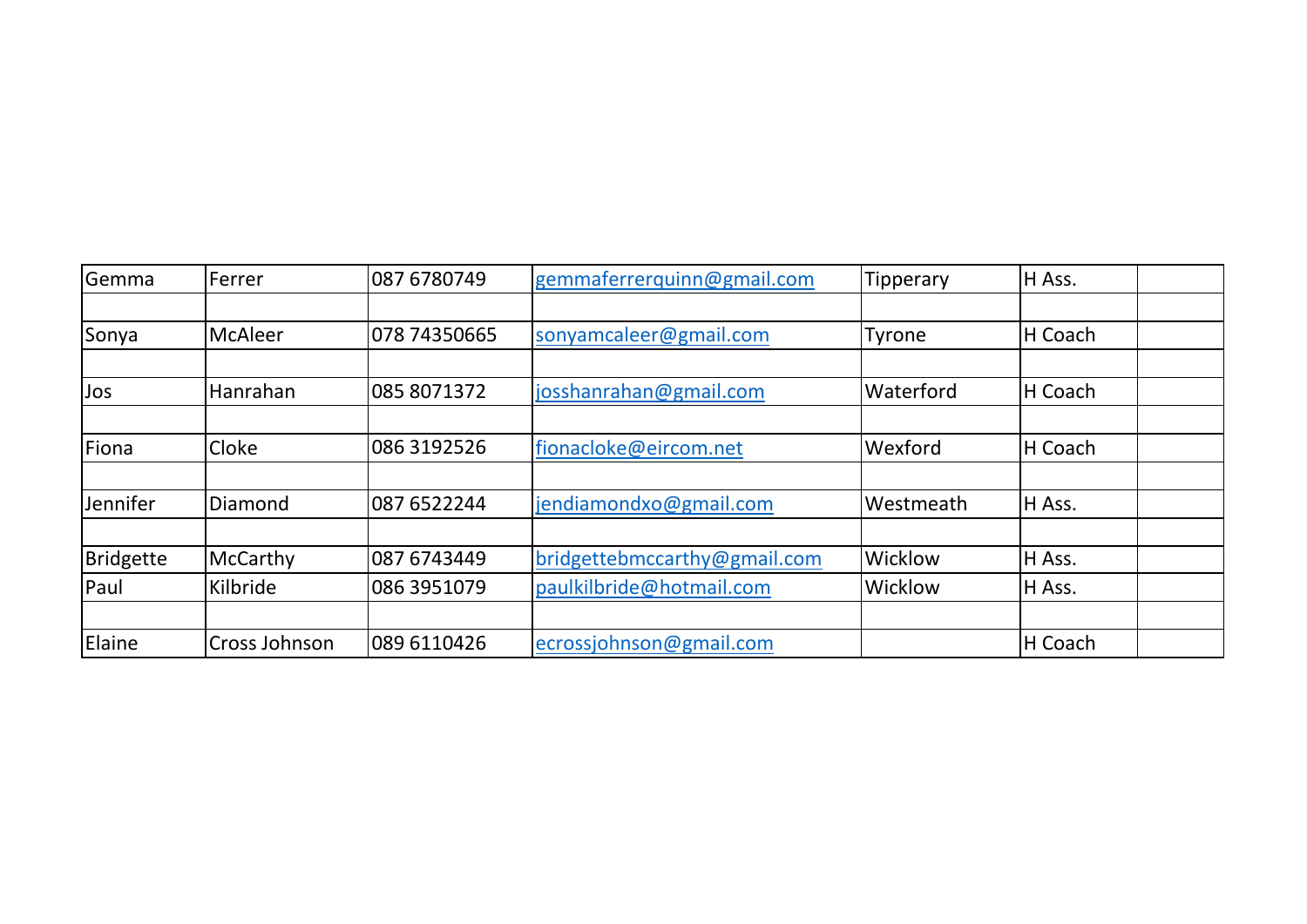

#### *B Assessors List*



| <b>First Name</b> | <b>Surname</b> | <b>Contact Number</b> | Email                            | County        | Level/ Specialty |
|-------------------|----------------|-----------------------|----------------------------------|---------------|------------------|
| Pam               | Walshe         | 086 8665509           | pamwalshe@hotmail.com            | Carlow        | B Ass.           |
|                   |                |                       |                                  |               |                  |
| Zach              | Laughton       | 087 1650848           | zachlaughton@hotmail.com         | Cork          | B Ass.           |
| Pam               | Franklin       | 086 8539981           | pamfranklin3@gmail.com           | Cork          | B Ass.           |
| Mary              | Allen          | 087 2772336           | maryallenspa@gmail.com           | Cork          | B Ass.           |
| Sheena            | <b>Boran</b>   | 086 3123340           | sheenaboran@yahoo.com            | <b>Dublin</b> | B Ass.           |
| April             | King           | 087 2770515           | aprilking010@gmail.com           | Galway        | B Ass.           |
| Elizabeth         | Scott          | 086 8570358           | lizhscott@yahoo.ie               | Galway        | B Ass.           |
| Connie            | Noone          |                       | connienoonegalway@gmail.com      | Galway        | B Ass.           |
| Phillip           | Gaffney        | 085 727465            | phillipgaffneycoaching@gmail.com | Kildare       | B Ass.           |
| Phylida           | Clarke         | 087 2833961           | phyllidaclarke@gmail.com         | Kilkenny      | B Ass.           |
| Louise            | Lyons          | 083 4045859           | louiseglyons@hotmail.com         | Kilkenny      | B Ass.           |
| Annabel           | Bell           | 086 1956920           | dinger peasey@hotmail.com        | Louth         | B Ass.           |
| Elizabeth         | Keane          | 083 8942318           | epgk68@gmail.com                 | Mayo          | <b>B</b> Ass.    |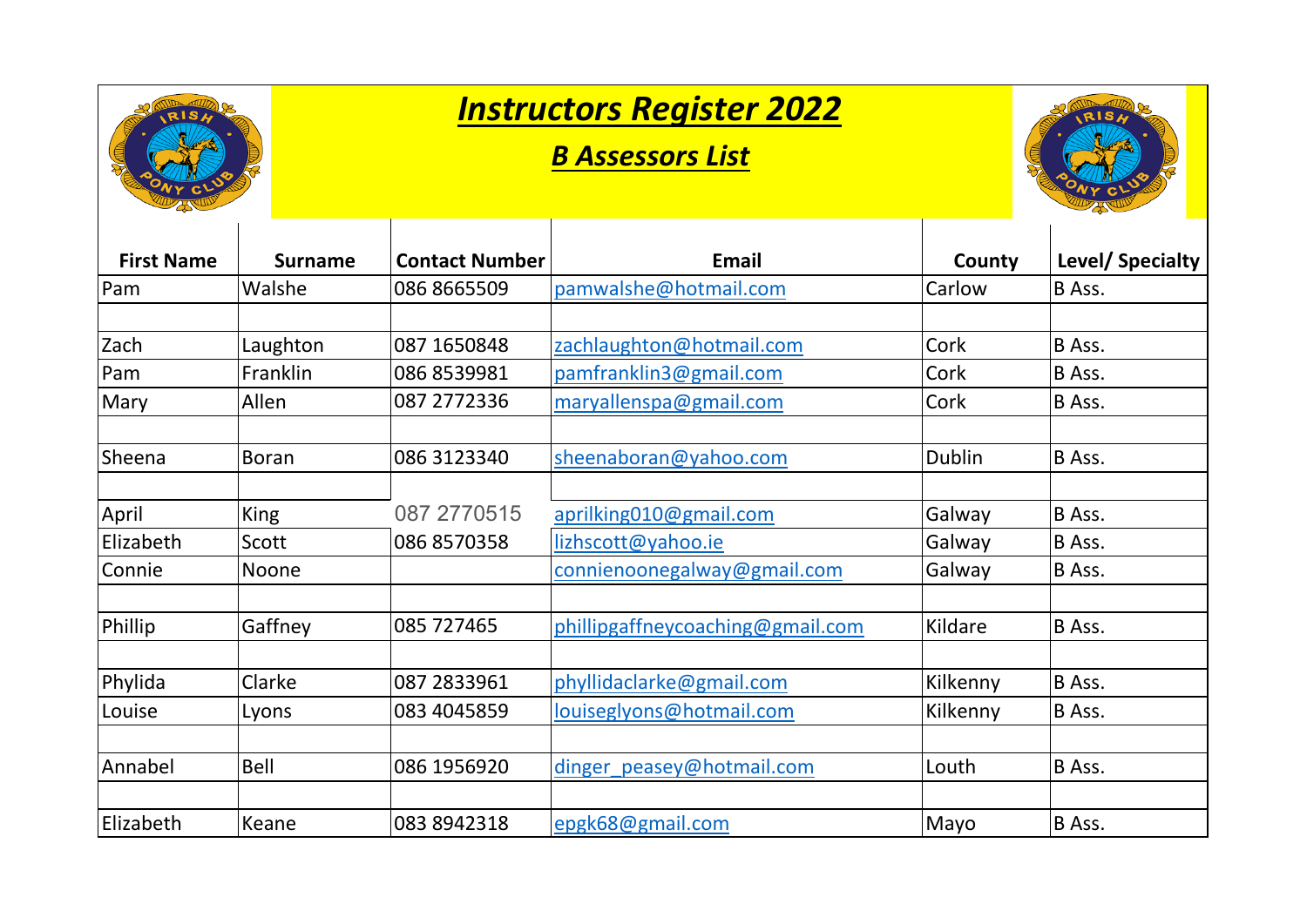| Orla          | Cassidy        | 087 1216985  | whitetreehorses@gmail.com   | Meath            | B Ass. |
|---------------|----------------|--------------|-----------------------------|------------------|--------|
|               |                |              |                             |                  |        |
| William       | Anderson       | 086 0561440  | ajmackarel@hotmail.com      | Monaghan         | B Ass. |
| Geraldine     | <b>Bellew</b>  | 087 9751009  | ajmackarel@hotmail.com      | Monaghan         | B Ass. |
|               |                |              |                             |                  |        |
| Carol         | Spain          | 087 0682678  | carol.spain@live.co.uk      | Tipperary        | B Ass. |
| Rebecca       | Hayes          | 086 8627085  | bobbybecs@yahoo.co.uk       | <b>Tipperary</b> | B Ass. |
| <b>Terrie</b> | Cairns         | 087 2243505  | teresajcairns@eircom.net    | Tipperary        | B Ass. |
| Ciara         | King Urbin     | 086 4672768  | ckingurbin@gmail.com        | <b>Tipperary</b> | B Ass. |
|               |                |              |                             |                  |        |
| Sonya         | <b>McAleer</b> | 078 74350665 | sonyamcaleer@gmail.com      | Tyrone           | B Ass. |
|               |                |              |                             |                  |        |
| Jos           | Hanrahan       | 085 8071372  | josshanrahan@gmail.com      | Waterford        | B Ass. |
|               |                |              |                             |                  |        |
| Vincent       | Phelan         | 087 7037967  | viphelan@hotmail.co.uk      | Waterford        | B Ass. |
|               |                |              |                             |                  |        |
| Jennifer      | Diamond        | 087 6522244  | jendiamondxo@gmail.com      | Westmeath        | B Ass. |
| Thomasina     | O'Reilly       | 087 2993036  | thomasinao@hotmail.com      | Westmeath        | B Ass. |
|               |                |              |                             |                  |        |
| Ciaran        | McGrath        | 087 6435637  | ciaranmcg1@live.ie          | Wexford          | B Ass. |
| lan           | Grace          | 086 1536246  | iangrace@hotmail.com        | Wexford          | B Ass. |
|               |                |              |                             |                  |        |
| Brendan       | <b>Bergin</b>  | 086 8133789  | brendan@berginequine.com    | Wicklow          | B Ass. |
| Lyn           | Clements       | 086 875 1320 | lyn.clements@hotmail.com    | Wicklow          | B Ass. |
| Sandra        | McCracken      | 087 2925442  | sandramccracken90@gmail.com | Wicklow          | B Ass. |
|               |                |              |                             |                  |        |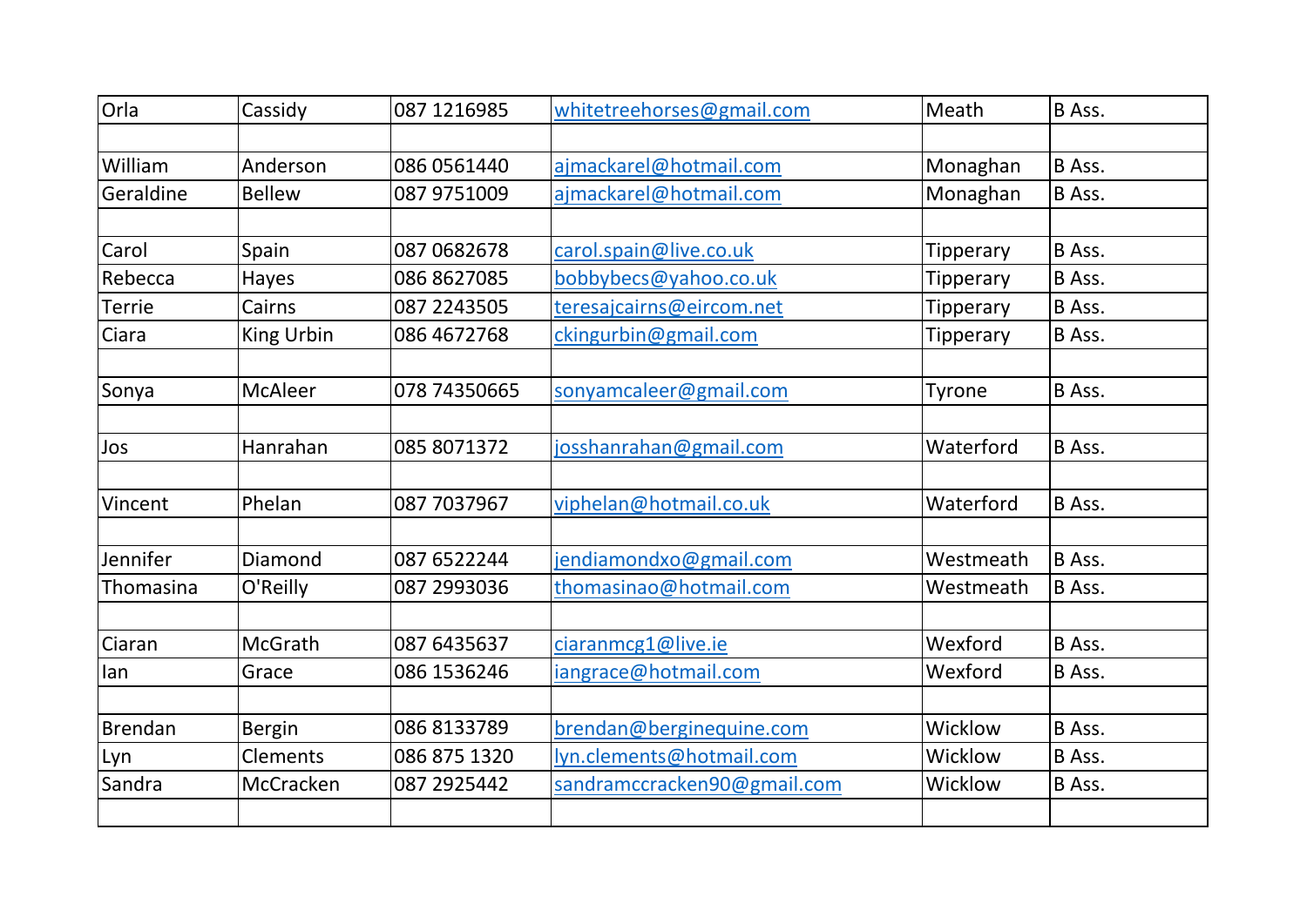| Mandi | King | 25910855<br> 087 | $-2 - 12$<br>.<br><b>1/11</b><br><b>KILIP</b> |  | D<br>$\Lambda$ c<br>D<br>, , , , , |
|-------|------|------------------|-----------------------------------------------|--|------------------------------------|
|-------|------|------------------|-----------------------------------------------|--|------------------------------------|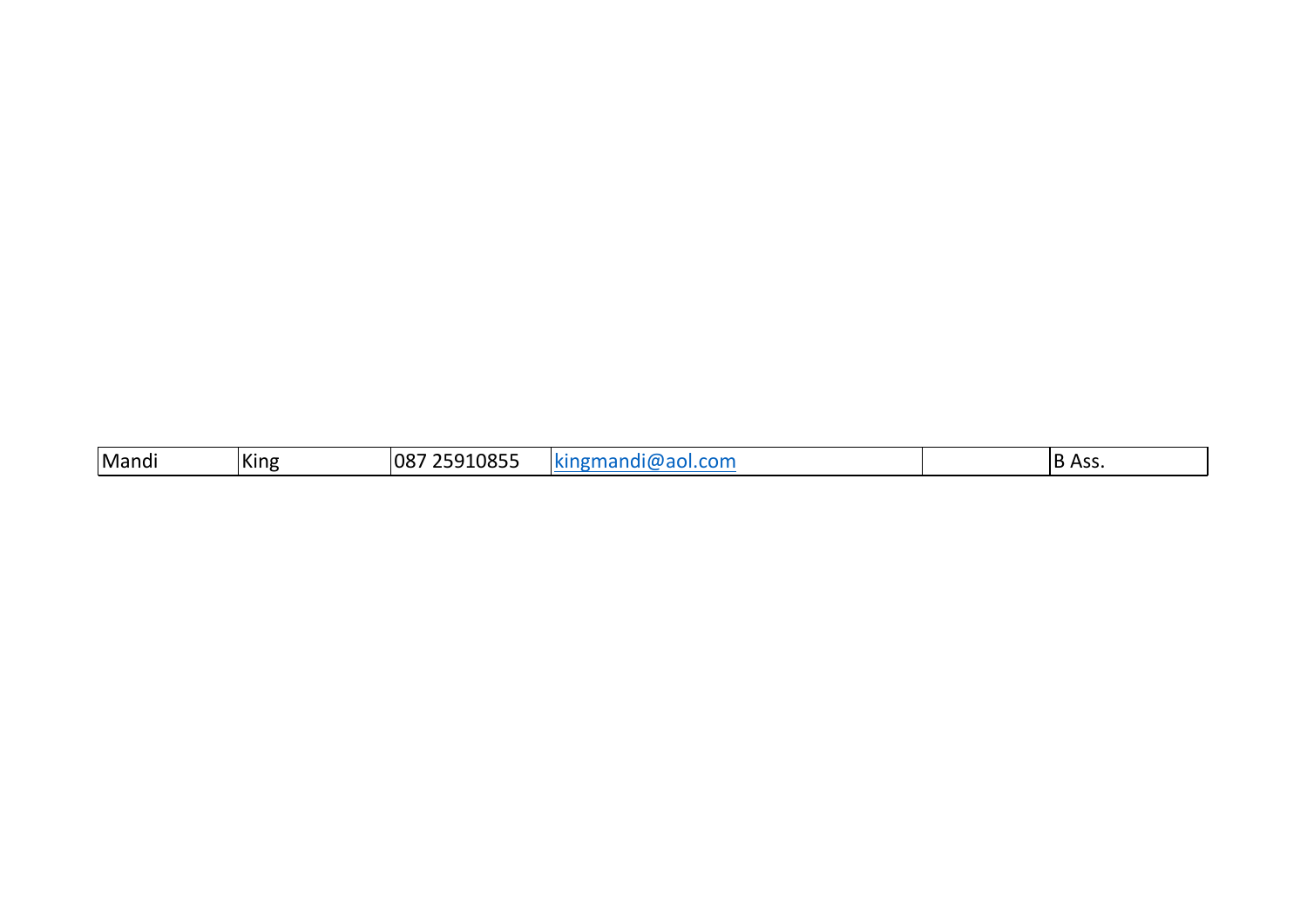| RIS.              |                | <b>Instructors Register 2022</b> |                             |               |                            |  |
|-------------------|----------------|----------------------------------|-----------------------------|---------------|----------------------------|--|
|                   |                |                                  | <b>C Coach List</b>         |               |                            |  |
| <b>First Name</b> | <b>Surname</b> | <b>Contact Number</b>            | <b>Email</b>                | County        | Level/<br><b>Specialty</b> |  |
| Niall             | <b>McGrath</b> | 085 8309259                      | niallmc1998@yahoo.com       | Clare         | C Coach                    |  |
|                   |                |                                  |                             |               |                            |  |
| Frederick         | Wilson         | 083 4275028                      | fewwilson@gmail.com         | Cork          | C Coach                    |  |
| Kevin             | Finn           | 085 7698755                      | kevin.a.finn@hotmail.com    | Cork          | C Coach                    |  |
| Molly             | O'Connor       | 087 1685270                      | mollyoconnor18.19@gmail.com | Cork          | C Coach                    |  |
|                   |                |                                  |                             |               |                            |  |
| Lea               | Wynn           | 087 9518107                      | leawynnck8@gmail.com        | Cork          | C Coach                    |  |
|                   |                |                                  |                             |               |                            |  |
| Andrew            | Lyons          | 087 7984087                      | andrewblyons@hotmail.com    | <b>Dublin</b> | C Coach                    |  |
| Nicola            | Dunne          | 085 7252261                      | n a dunne@yahoo.ie          | <b>Dublin</b> | C Coach                    |  |
|                   |                |                                  |                             |               |                            |  |
| Sandra            | Phipps         | 087 7651891                      | sandraevephipps@hotmail.com | Kildare       | C Coach                    |  |
| Dermot            | Murphy         | 086 3390067                      | dppmurphy@gmail.com         | Kildare       | C Coach                    |  |
| Peter             | Dillon         | 086 2108188                      | pdillon2468@gmail.com       | Kildare       | C Coach                    |  |
|                   |                |                                  |                             |               |                            |  |
| Lieke             | Hoban          | 087 4455552                      | liekehoban@gmail.com        | Kilkenny      | C Coach                    |  |
| Amy               | Finn           | 086 0465802                      | aamyfinn@gmail.com          | Kilkenny      | C Coach                    |  |
| Yvonne            | Hoban          | 087 9375726                      | yvonnehoban@gmail.com       | Kilkenny      | C Coach                    |  |
|                   |                |                                  |                             |               |                            |  |
| Orlaith           | Cuddihy        | 085 7252287                      | orlac887@gmail.com          | Limerick      | C Coach                    |  |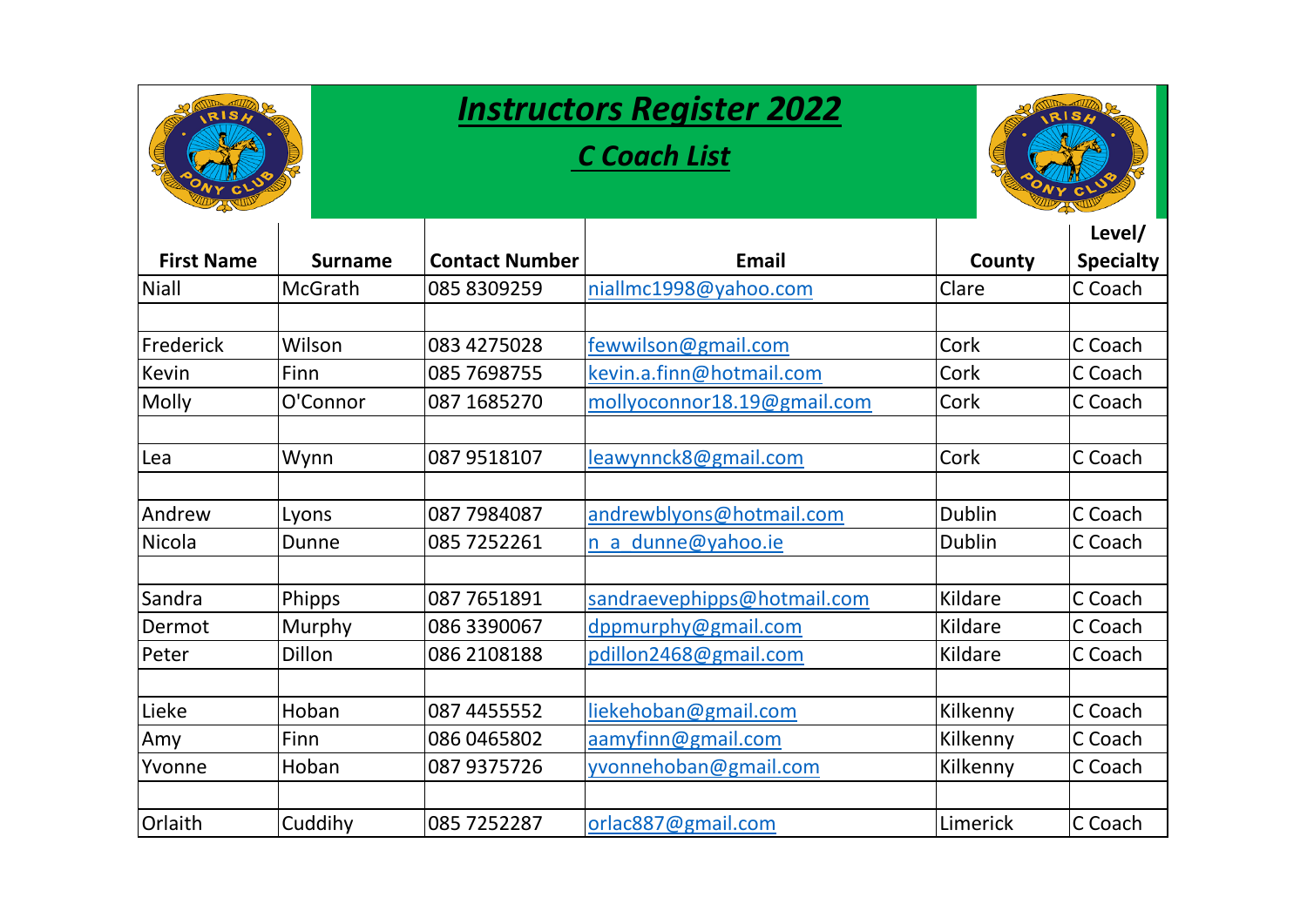| David       | Donohoe      | 087 295 4070 | daphit.d@gmail.com             | Longford  | C Coach |
|-------------|--------------|--------------|--------------------------------|-----------|---------|
| Viola       | Callaghan    | 087 1191133  | Violacallaghan768@gmail.com    | Longford  | C Coach |
| Alice       | Whyte        | 086 2290217  | alwhyte@tcd.ie                 | Longford  | C Coach |
|             |              |              |                                |           |         |
| Helena      | Kelly        | 087 6111672  | helena kelly@hotmail.com       | Mayo      | C Coach |
|             |              |              |                                |           |         |
| Jamie       | Greene       | 087 6263672  | jammcguire@hotmail.co.uk       | Meath     | C Coach |
| Lucy        | Dillon       | 086 8231760  | lucydillon@eircom.net          | Meath     | C Coach |
| Patricia    | Prenderville | 087 6262269  | patriciaprenderville@gmail.com | Meath     | C Coach |
| Edel        | King         | 087 9043155  | edelking2015@gmail.com         | Meath     | C Coach |
|             |              |              |                                |           |         |
| Emma        | Meagher      | 087 9643949  | emmameagher@live.com           | Tipperary | C Coach |
|             |              |              |                                |           |         |
| Louise      | Kennedy      | 087 9468420  | pmblouisekennedy00@gmail.com   | Westmeath | C Coach |
| Christopher | Whyte        | 087 1443 809 | Christopherwhyte2011@gmail.com | Westmeath | C Coach |
|             |              |              |                                |           |         |
| Aoife       | Pettit       | 087 9685285  | aoifepettit@gmail.com          | Wexford   | C Coach |
| Paula       | Moriarty     | 087 9508128  | paulamroche@gmail.com          | Wexford   | C Coach |
| Mairead     | O'Hara       | 087 9285188  | maireadohara11@gmail.com       | Wexford   | C Coach |
|             |              |              |                                |           |         |
| Zara        | Kelly        | 086 2353754  | Zarakelly420@gmail.com         | Wicklow   | C Coach |
| Louise      | Wilson       | 087 2898490  | louisewilson1000@gmail.com     | Wicklow   | C Coach |
| Jane        | Mooney       | 085 2055547  | Janemooney02@gmail.com         | Wicklow   | C Coach |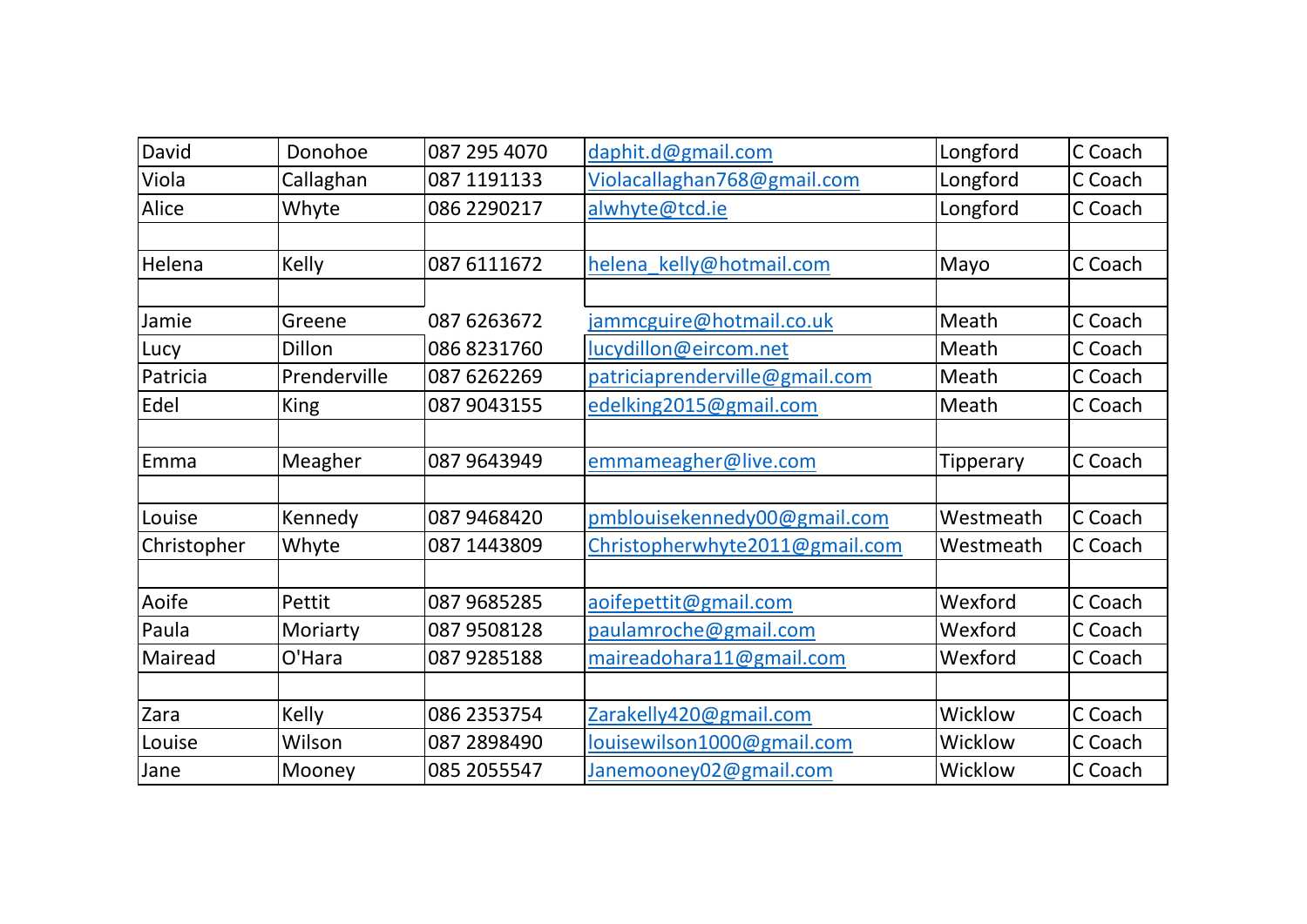

#### *B & C Coach and Assessors*



| <b>First Name</b> | <b>Surname</b>        | <b>Contact Number</b> | <b>Email</b>                 | County  | Level/ Specialty |
|-------------------|-----------------------|-----------------------|------------------------------|---------|------------------|
| Kate              | Moody                 | 087 8309016           | katemoody1961@gmail.com      | Carlow  | C+ Coach         |
| Deirdre           | Kane                  | 087 216807            | deirdrekane@yahoo.com        | Carlow  | <b>B</b> Coach   |
|                   |                       |                       |                              |         |                  |
| Martina           | O'Hanlon              | 086 0517016           | martinaohanlon18@gmail.com   | Cavan   | C+ Coach         |
|                   |                       |                       |                              |         |                  |
| Aisling           | <b>McGrath Tonery</b> | 087 1333295           | aismc24@gmail.com            | Clare   | C+ Coach         |
|                   |                       |                       |                              |         |                  |
| Rose              | Ahern O'Gorman        | 086 3437864           | roseahern@gmail.com          | Cork    | <b>B</b> Coach   |
| Rachel            | Sweeney               | 087 7925323           | rachel.sweeney@yahoo.co.uk   | Cork    | C+ Ass.          |
| Katie             | <b>McKeon</b>         | 085 7112010           | kmck878@gmail.com            | Cork    | C+ Ass.          |
| <b>Bill</b>       | <b>Maguire</b>        | 086 6059222           | billmaguire@me.com           | Cork    | <b>B</b> Coach   |
| Aoife             | McSweeney             | 086 3051669           | horses@irishhorseonline.com  | Cork    | <b>B</b> Coach   |
| Caroline          | <b>Neville</b>        | 086 2751479           | caroline.neville@hotmail.com | Cork    | B Coach C+ Ass.  |
| Jildau            | Laumans               | 087 9533523           | jildau@jildau.com            | Cork    | <b>B</b> Coach   |
| Carlos            | Del Rio               | 087 4161533           | contact.delrio@gmail.com     | Cork    | <b>B</b> Coach   |
|                   |                       |                       |                              |         |                  |
| Ruth              | <b>Stack</b>          | 087 4478685           | rstax93@yahoo.ie             | Donegal | B coach          |
| Sarah             | McCloughan            | 085 8010657           | sarahmccloughan@gmail.com    | Donegal | C+ Coach         |
| Geraldine         | Porter                | 086 6072423           | geraldineporter@outlook.ie   | Donegal | C+ Ass.          |
|                   |                       |                       |                              |         |                  |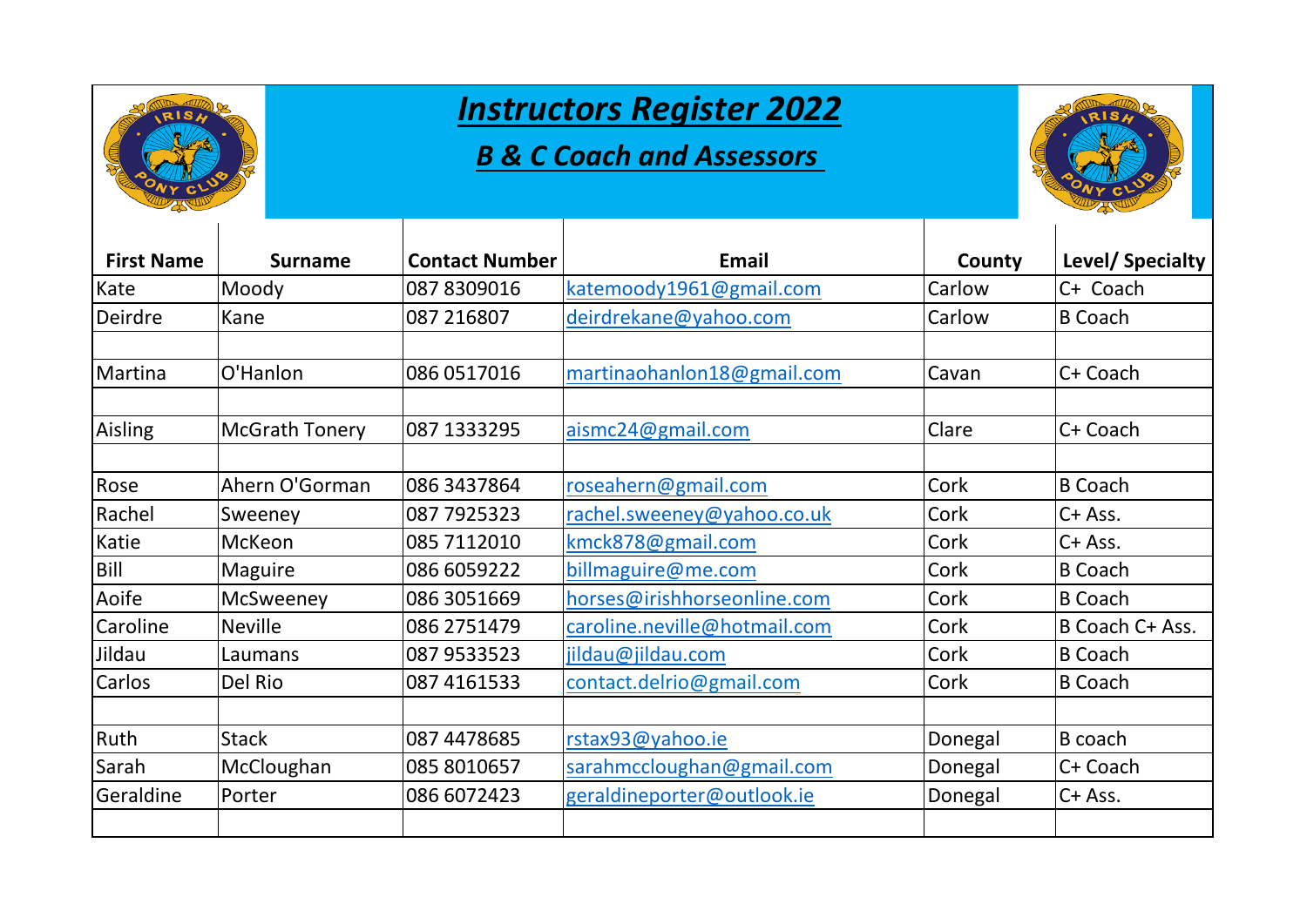| Jenny         | Lawlor               | 087 6332963  | jennybrooks04@hotmail.com      | <b>Dublin</b> | C+ Ass.         |
|---------------|----------------------|--------------|--------------------------------|---------------|-----------------|
| Samantha      | Doyle                | 087 6538196  | eireequestrian@gmail.com       | <b>Dublin</b> | C+ Coach        |
| Catriona      | <b>Monks Walsh</b>   | 086 8523405  | catriona ann walsh@hotmail.com | <b>Dublin</b> | C+ Coach        |
| Andrew        | Lyons                | 087 7984087  | andrewblyons@hotmail.com       | <b>Dublin</b> | C+ Coach        |
| Aoife         | Keogh                | 086 2323328  | aoifekeogh1999@gmail.com       | <b>Dublin</b> | C+ Ass.         |
|               |                      |              |                                |               |                 |
| April         | <b>King</b>          | 087 2770515  | aprilking010@gmail.com         | Galway        | B Coach C+ Ass. |
| <b>Eilis</b>  | Doyle                | 087 2559102  | eilis.hillary@gmail.com        | Galway        | C+ Coach        |
| Gaelle        | Daly                 | 087 1176807  | gaelle.daly@gmail.com          | Kerry         | <b>B</b> Coach  |
| Katie         | <b>Tobin Walsh</b>   | 089 4035614  | katieatw2000@gmail.com         | Kerry         | $C+$ Ass.       |
| Rachel        | Deane                | 087 6915892  | racheldeane26@yahoo.com        | Kerry         | C+ Ass.         |
|               |                      |              |                                |               |                 |
| Cathleen      | Herbert              | 087 267 6892 | info@communitypress.ie         | Kildare       | C+ Ass.         |
| Sandra        | Phipps               |              | sandraevephipps@hotmail.com    | Kildare       | C+ Coach        |
| Shauna        | Gilligan             | 085 1731 192 | shaunagilligan@yahoo.ie        | Laois         | <b>B</b> Coach  |
| Yvonne        | <b>Garrett Brady</b> | 087 6161863  | yvonnebrady83@gmail.com        | Laois         | <b>B</b> Coach  |
| <b>Vickie</b> | Anderson             | 085 8154236  | vickie.a@hotmail.com           | Laois         | C+ coach        |
| Amy           | Kinane               | 086 0707114  | amy.fitzgerald@ul.ie           | Laois         | <b>B</b> Coach  |
| Heidi         | Doyle                | 083 4740048  | htdoyle@hotmail.com            | Leitrim       | C+ Coach        |
|               |                      |              |                                |               |                 |
| Emma          | <b>Buckley</b>       | 087 2078398  | buckleyequine@gmail.com        | Limerick      | C+ Coach        |
| Mary          | Leonard              | 087 6180671  | belizma@yahoo.com              | Limerick      | C+ Coach        |
| Anne-Marie    | Cronin               | 087 7389799  | amcronin1976@gmail.com         | Limerick      | C+ Coach        |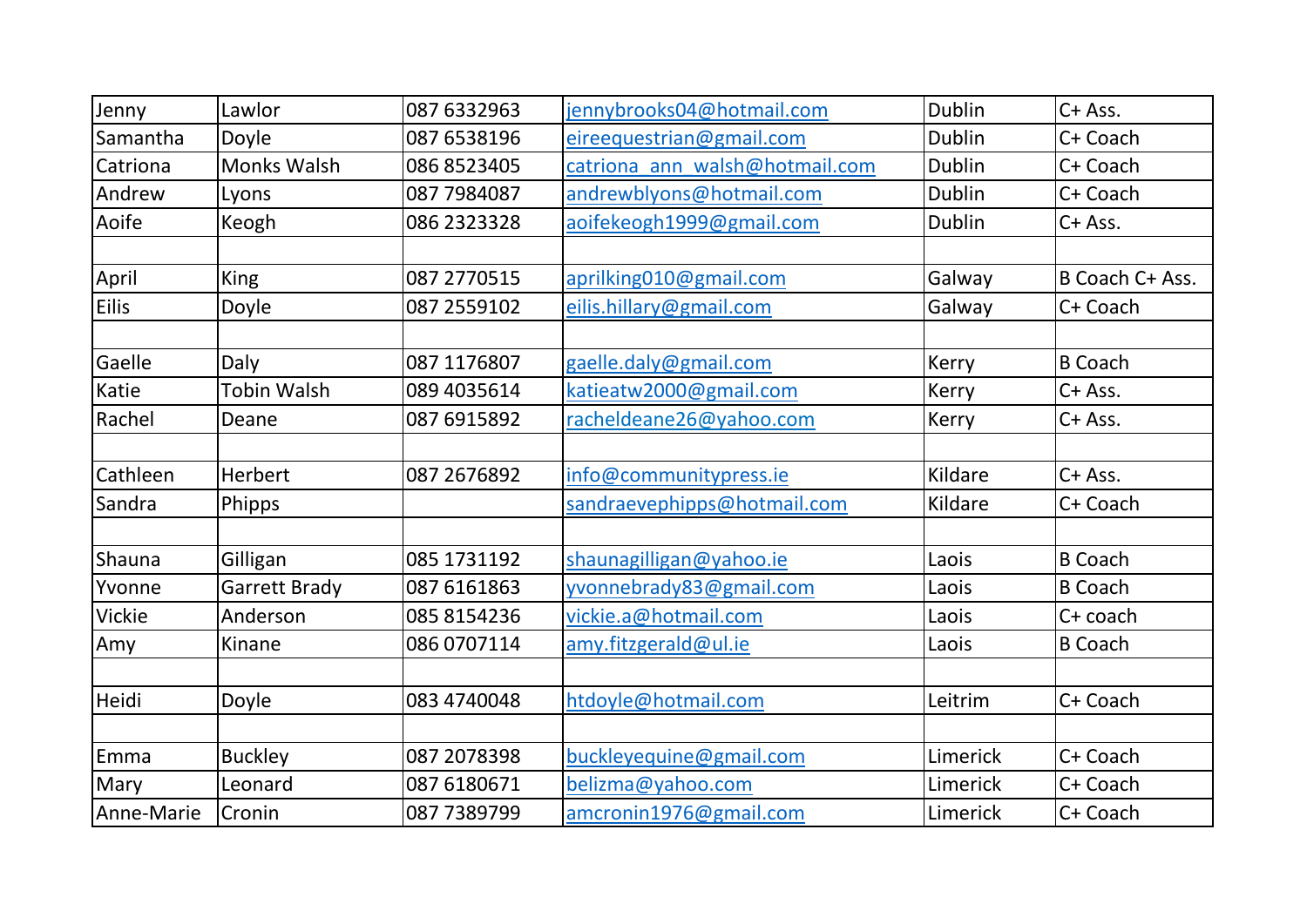| Edel      | Whyte          | 087 7854614  | edelwhyte24@gmail.com           | Longford  | C+ Ass.         |
|-----------|----------------|--------------|---------------------------------|-----------|-----------------|
| Viola     | Callaghan      | 087 1191133  | violacallaghan768@gmail.com     | Longford  | C+ Ass.         |
| Alice     | Whyte          | 086 2290217  | alwhyte@tcd.ie                  | Longford  | C+ Ass.         |
|           |                |              |                                 |           |                 |
| Annabel   | <b>Bell</b>    | 086 1956920  | dinger peasey@hotmail.com       | Louth     | <b>B</b> Coach  |
|           |                |              |                                 |           |                 |
| Helena    | Kelly          | 087 6111672  | helena kelly@hotmail.com        | Mayo      | C+ Coach        |
| Sinead    | <b>McGrath</b> | 087 9404 689 | sinead@horsetrekkingireland.com | Mayo      | <b>B</b> Coach  |
| Ava       | <b>Barrett</b> | 086 1691743  | avaward21@hotmail.com           | Mayo      | C+ coach        |
|           |                |              |                                 |           |                 |
| Elizabeth | Curran         | 087 7687346  | sheerbliss5@yahoo.ie            | Meath     | C+ Coach        |
| Claire    | O'Dwyer        | 086 0598907  | clairehopeboswell@hotmail.com   | Meath     | C+ Coach        |
| Edel      | <b>King</b>    | 087 9043155  | edelking2015@gmail.com          | Meath     | C+ Coach        |
| Jennifer  | <b>Byrne</b>   | 086 3787802  | jenniferbyrne08@hotmail.com     | Meath     | C+ Coach        |
| Katie     | Nolan          | 085 8772876  | Katie.nolan91@gmail.com         | Meath     | B Coach C+ Ass. |
| Jamie     | Greene         | 087 6780200  | greenkatie99@gmail.com          | Meath     | C+ Coach        |
|           |                |              |                                 |           |                 |
| Orla      | Sheehan        | 087 1257965  | orlamichelle@gmail.com          | Monaghan  | B Coach C+ Ass. |
|           |                |              |                                 |           |                 |
| Marta     | Sheridan       | 087 9117512  | boreen.stud@gmail.com           | Offaly    | C+ Coach        |
| Jeanette  | Donath Murphy  | 086 4012539  | whitefieldsstables@hotmail.com  | Offaly    | C Assessor      |
|           |                |              |                                 |           |                 |
| Amy       | McDonagh       | 085 7830071  | amy@loughkeyequestrian.com      | Roscommon | B Coach C+ Ass. |
|           |                |              |                                 |           |                 |
| Karen     | Rowe           | 087 0540155  | karen rowe@outlook.com          | Sligo     | C+ Coach        |
|           |                |              |                                 |           |                 |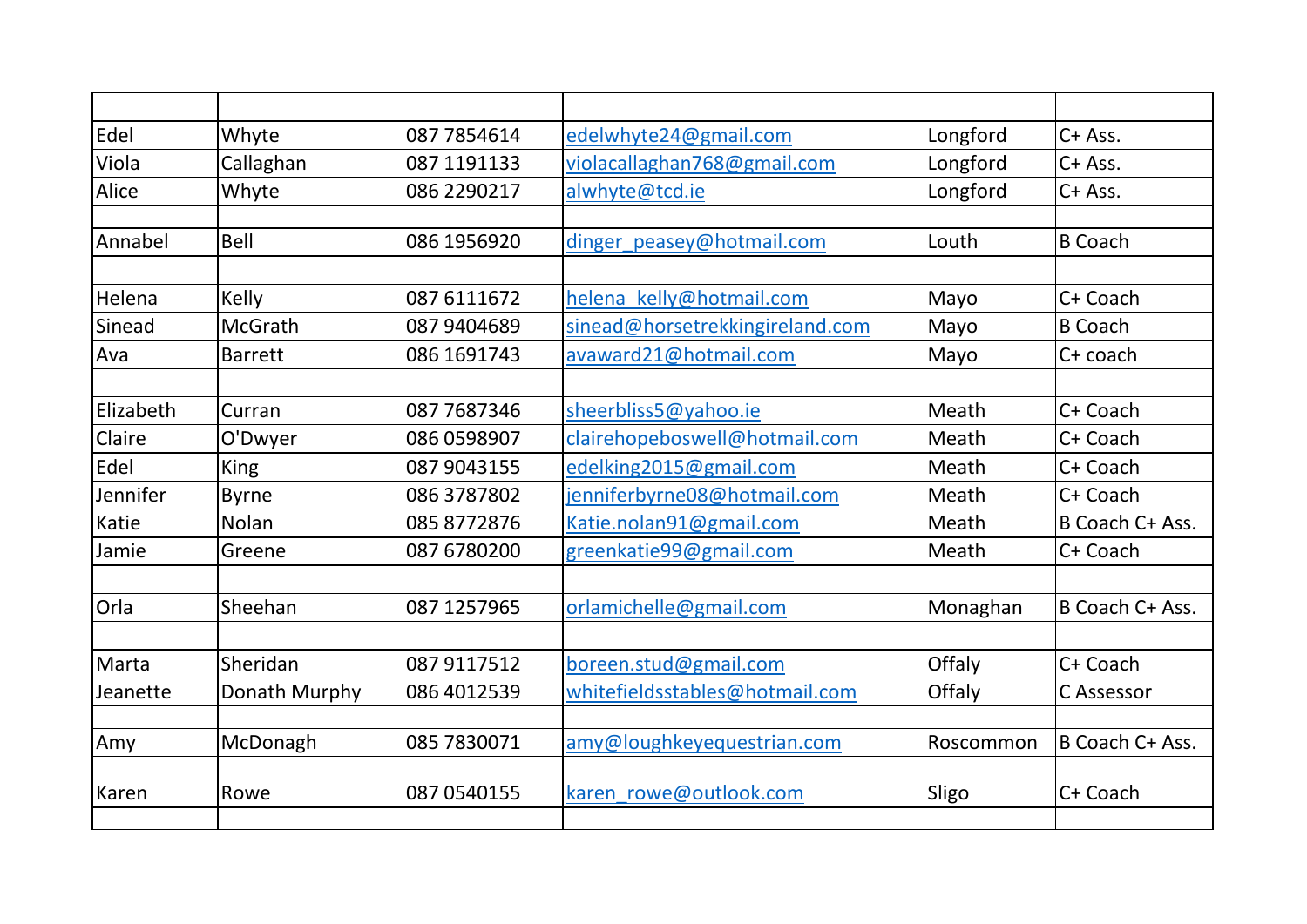| Kerry         | O'Sullivan    | 083 0588225  | dom.kerry.osullivan@gmail.com  | <b>Tipperary</b> | <b>B</b> Coach  |
|---------------|---------------|--------------|--------------------------------|------------------|-----------------|
| Shauna        | Gilligan      | 085 1731192  | shaunagilligan@yahoo.ie        | <b>Tipperary</b> | C+ Coach        |
| Glenn         | Cullen        | 087 1542549  | glenncullendressage@gmail.com  | <b>Tipperary</b> | C+ Coach        |
| Joanna        | Penfold       | 086 8478318  | gerpenfold@gmail.com           | <b>Tipperary</b> | B Coach C+ Ass. |
| <b>Terrie</b> | Cairns        | 087 2243505  | teresajcairns@eircom.net       | <b>Tipperary</b> | C+ Ass.         |
| Carol         | Spain         | 087 0682678  | carol.spain@live.co.uk         | Tipperary        | C+ Coach        |
| Rebecca       | Hayes         | 086 8627085  | bobbybecs@yahoo.co.uk          | <b>Tipperary</b> | B Coach C+ Ass. |
|               |               |              |                                |                  |                 |
| Suzanne       | O'Sullivan    | 086 3156177  | suzanneosullivan9@gmail.com    | Waterford        | B Coach C+ As.  |
| Orla          | <b>Byrne</b>  | 083 945930   | forestlanestables@yahoo.ie     | Waterford        | B Coach C+ As.  |
| Winnie        | Shannahan     | 087 7578171  | winshan24.ws@gmail.com         | Waterford        | B Coach C+ As.  |
|               |               |              |                                |                  |                 |
| Liz           | Fenton        | 086 4097248  | lizfenton07@gmail.com          | Waterford        | C+ Coach        |
| Liz           | Frayling      | 086 7827510  | lizfrayling@gmail.com          | Waterford        | B Coach C+ As.  |
| Amelia        | Hegarty       | 087 2151005  | Amelia h88@hotmail.com         | Waterford        | C+ Coach        |
|               |               |              |                                |                  |                 |
| Ruth          | Robinson      | 086 1571 422 | ruthrobinson1990@gmail.com     | Westmeath        | <b>B</b> Coach  |
| Christopher   | Whyte         | 087 1443 809 | christopherwhyte2011@gmail.com | Westmeath        | C+ Coach        |
|               |               |              |                                |                  |                 |
| Edwina        | O'Connor      | 087 6570096  | eoc@live.ie                    | Wexford          | B Coach C+ As.  |
| Victoria      | <b>Scully</b> | 085 2165615  | missvictoriascully@hotmail.com | Wexford          | B Coach C+ As.  |
| Claire        | <b>Byrne</b>  | 087 6800919  | anvilclaire@gmail.com          | Wexford          | B Coach C+ As.  |
| Ruth          | Daunt         | 087 9680344  | rdaunt1@gmail.com              | Wexford          | B Coach C+ As.  |
| Fiona         | Furlong       | 086 1251482  | Fonaxjack@gmail.com            | Wexford          | B Coach C+ As.  |
| Monica        | Cairns        | 085 1126228  | monicacairns@gmail.com         | Wexford          | $C+As.$         |
| Alannah       | Lacey         | 087 735812   | alannahlacey9@gmail.com        | Wexford          | C+ Coach        |
| Claire        | <b>Byrne</b>  | 087 6800919  | anvilclaire@gmail.com          | Wexford          | <b>B</b> Coach  |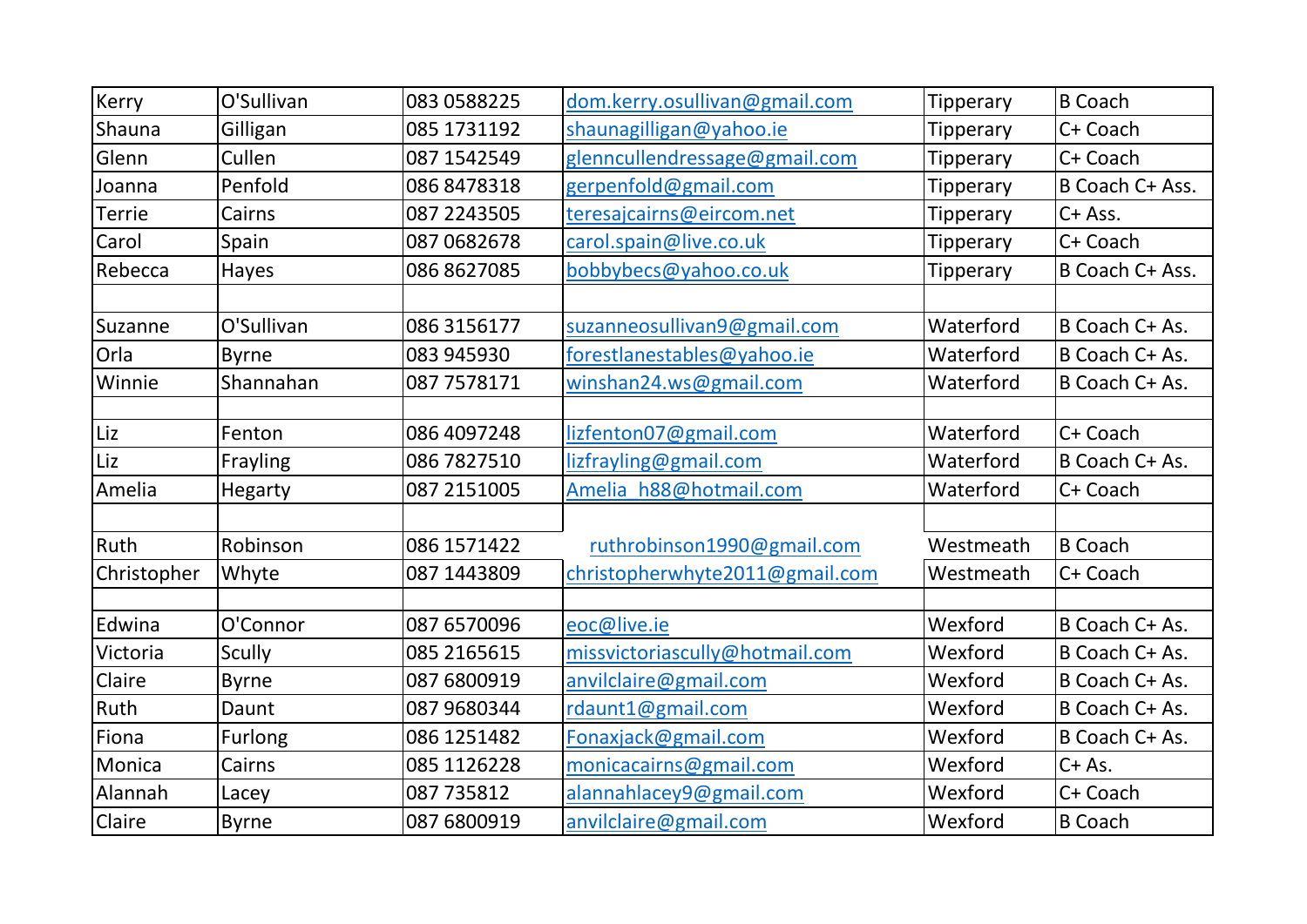| Hannah   | <b>Bolger</b>  | 087 2649537 | hbolger@gmail.com            | Wicklow | B Coach C+ As. |
|----------|----------------|-------------|------------------------------|---------|----------------|
| Andrew   | <b>Byrne</b>   | 087 1333330 | hunterslodge@live.ie         | Wicklow | B Coach C+ As. |
| Daniella | O'Toole        | 087 2503174 | daniela@ballinteskinfarm.com | Wicklow | B Coach C+ As. |
| Louise   | Wilson         | 087 2898490 | louisewilson1000@gmail.com   | Wicklow | B Coach C+ As. |
| Aine     | <b>Dagg</b>    | 087 9423069 | ainedagge@gmail.com          | Wicklow | B Coach C+ As. |
| Niamh    | <b>Deering</b> | 087 7854108 | ndeering7k@gmail.com         | Wicklow | B Coach C+ As. |
|          |                |             |                              |         |                |
| Elaine   | Cross Johnson  | 089 6110426 | ecrossjohnson@gmail.com      |         | B Coach C+ As. |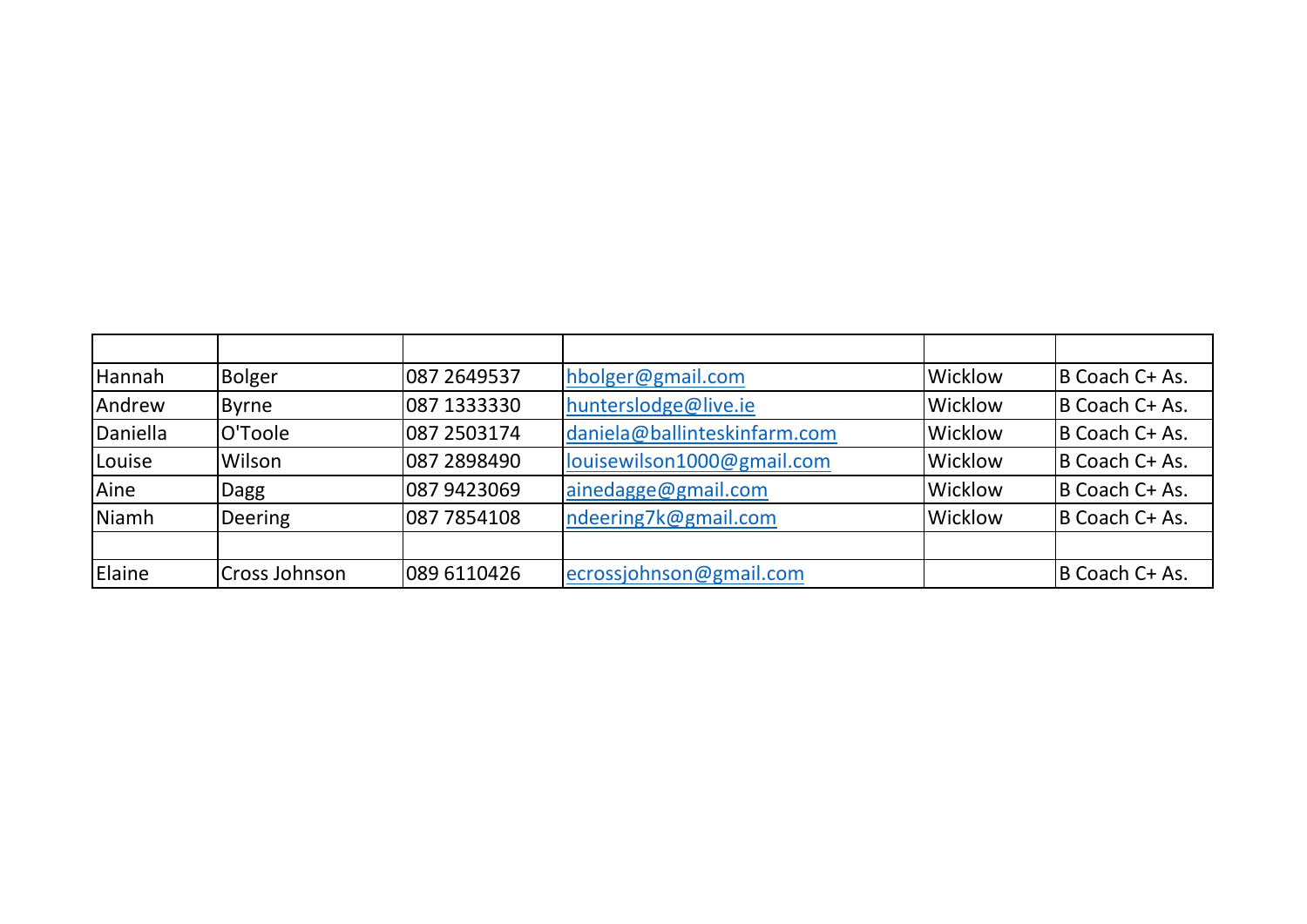

# *Specialist List*



|                   |                            | <b>Contact</b> |                                       |               | Level/           |
|-------------------|----------------------------|----------------|---------------------------------------|---------------|------------------|
| <b>First Name</b> | <b>Surname</b>             | <b>Number</b>  | Email                                 | County        | <b>Specialty</b> |
| Rebecca           | Chow                       | 086 3644573    | rmjchow1@gmail.com                    | Cork          | Showjumping      |
| Rebecca           | Dunlea                     | 085 1757786    | bdunlea44@gmail.com                   | Cork          | Eventing         |
| Meike             | <b>Biegal</b>              | 086 8307359    | meikebiegel@gmail.com                 | Cork          | Eventing         |
|                   |                            |                |                                       |               | Showing,         |
|                   |                            |                |                                       |               | Working          |
| Rose              | Ahern O'Gorman 086 3437864 |                | roseahern@gmail.com                   | Cork          | Hunter           |
|                   |                            |                |                                       |               |                  |
| Mary              | Devine                     | 086 3197696    | devinemary100@gmail.com               | Donegal       | <b>Dressage</b>  |
|                   |                            |                |                                       |               |                  |
| <b>Bernie</b>     | O'Dwyer Foley              | 086 8090601    | berniefoley57@gmail.com               | <b>Dublin</b> | <b>Dressage</b>  |
|                   |                            |                |                                       |               |                  |
| Cormac            | Rafferty                   | 086 2424841    | cormacraffertysporthorses@hotmail.com | Galway        | Showjumping      |
| Aoife             | McCabe                     | 085 1751538    | Mccabeaoife2@gmail.com                | Galway        | Showing          |
| Connie            | <b>Noone</b>               |                | connienoonegalway@gmail.com           | Galway        | <b>Dressage</b>  |
|                   |                            |                |                                       |               |                  |
|                   |                            |                |                                       |               | Showing          |
|                   |                            |                |                                       |               | &Working         |
| Lorli             | <b>Higgins</b>             | 087 2343913    | merveldthiggins@gmail.com             | Kildare       | <b>Hunter</b>    |
|                   |                            |                |                                       |               |                  |
| Louise            | Lyons                      | 083 4045859    | louiseglyons@hotmail.com              | Kilkenny      | Eventing         |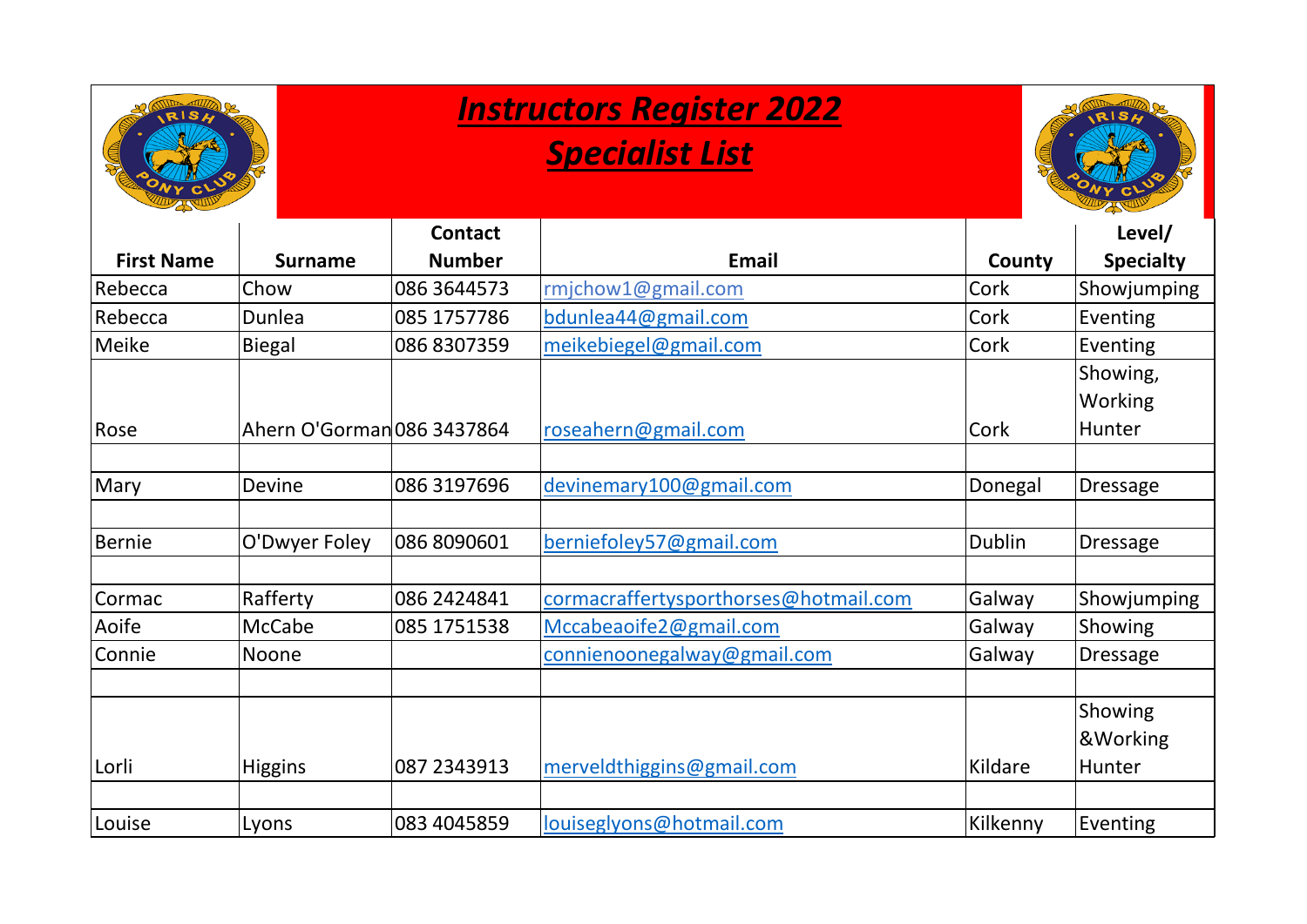|                    |                      |              |                              |                    | Showing,        |
|--------------------|----------------------|--------------|------------------------------|--------------------|-----------------|
|                    |                      |              |                              |                    | Showjumping,    |
|                    |                      |              |                              |                    | Working         |
| Yvonne             | <b>Garrett Brady</b> | 087 6161863  | yvonnebrady83@gmail.com      | Laois              | <b>Hunter</b>   |
|                    |                      |              |                              |                    |                 |
| Anne-Marie         | Cronin               | 087 7389799  | amcronin1976@gmail.com       | Limerick           | <b>Trek</b>     |
|                    |                      |              |                              |                    |                 |
|                    |                      |              |                              |                    | Working         |
|                    |                      |              |                              |                    | Hunter &        |
| <b>Comdt Gerry</b> | Flynn                | 086 8221082  | clhflynn@gmail.com           | Longford           | Eventing        |
|                    |                      |              |                              |                    |                 |
| Orla               | Cassidy              | 087 1216985  | whitetreehorses@gmail.com    | Meath              | Eventing        |
| Peter              | O'Toole              | 086 2503174  | otoolesporthorses@gmail.com  | Meath              | Showjumping     |
|                    |                      |              |                              |                    |                 |
| Simone             | Hession              | 087 6793696  | simonehession@gmail.com      | Sligo              | <b>Dressage</b> |
|                    |                      |              |                              |                    |                 |
| Aiden              | Fogarty              | 087 6854597  | sportofkingscashel@gmail.com | Tipperary          | Eventing        |
| Josephine          | Breheny              | 087 2986294  | jobreheny1@gmail.com         | Waterford          | Eventing        |
| Anna               | Dangerfield          | 087-211393   | adangerfield1@gmail.com      | Waterford          | <b>Dressage</b> |
| Amelia             | Hegarty              | 087 2151005  | Amelia h88@hotmail.com       | Waterford          | Side Saddle     |
|                    |                      |              |                              |                    |                 |
| Dot                | Healy                | 086 0761315  | dothealy3@gmail.com          | Westmeath Eventing |                 |
| Ruth               | Robinson             | 086 1571 422 | ruthrobinson1990@gmail.com   | Westmeath Eventing |                 |
|                    |                      |              |                              |                    |                 |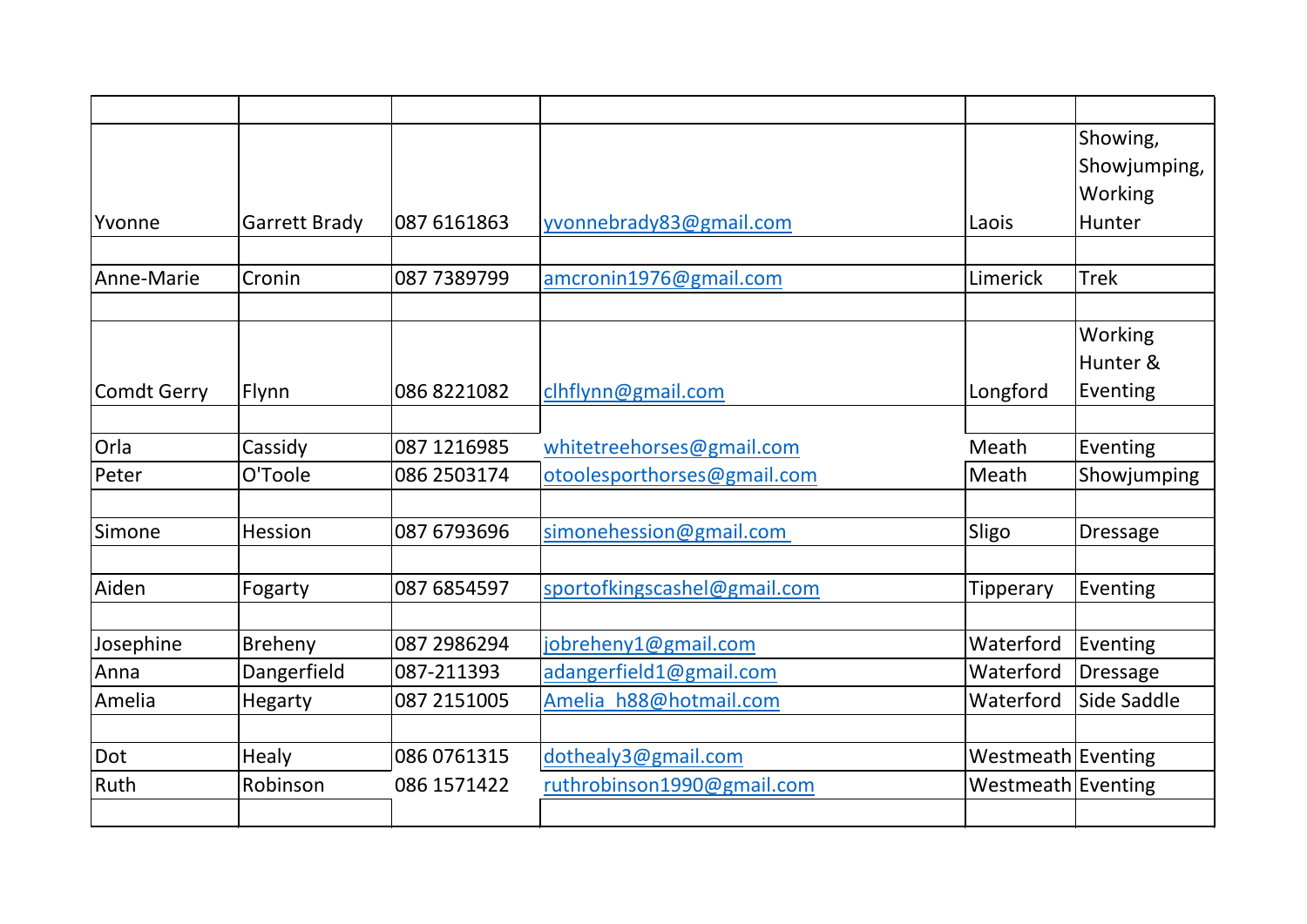| lan          | Grace   | 086 1536246 | $ $ iangrace@hotmail.com | Wexford | <b>Dressage</b> |
|--------------|---------|-------------|--------------------------|---------|-----------------|
|              |         |             |                          |         |                 |
| <b>Sarah</b> | Wardell |             | sarahwardell@icloud.com  | Wicklow | Eventing        |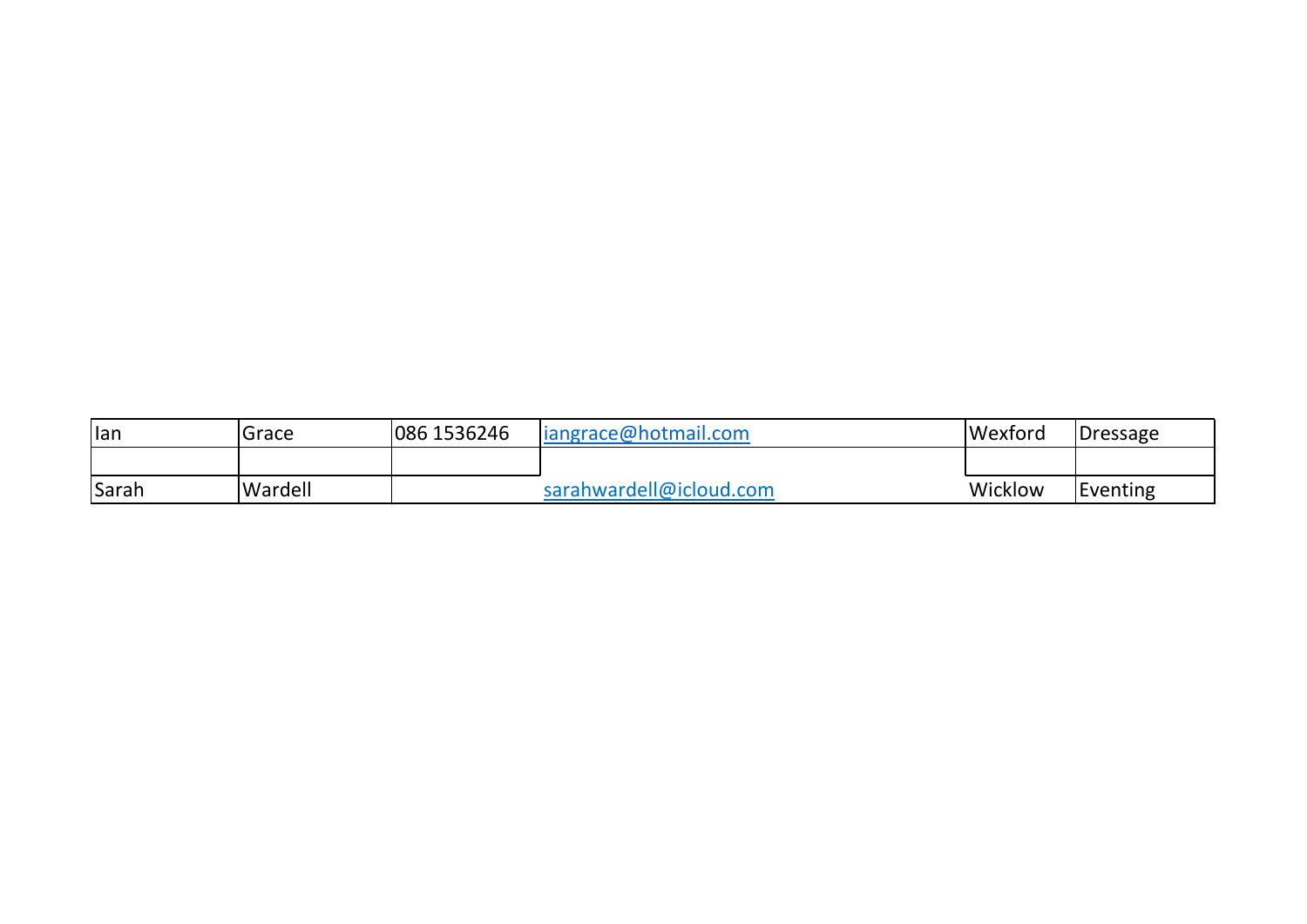

## *Instructors Register 2022 Supplementary List*



| <b>First Name</b> | <b>Surname</b> | <b>Contact Number</b> | <b>Email</b>                   | County           | Level/ Specialty |
|-------------------|----------------|-----------------------|--------------------------------|------------------|------------------|
| Richard           | Kehoe          | 087 6257415           | richardmgkehoe@gmail.com       | Kildare          | $C+$ Inst        |
| Emma              | <b>Buckley</b> | 087 2078398           | emmabuckleymt@gmail.com        | Limerick         | C+ Inst          |
| June              | Loughran       | 086 3343620           | june loughran@yahoo.com        | Meath            | $C+$ Inst        |
| Patricia          | Prenderville   | 087 6262269           | patriciaprenderville@gmail.com | Meath            | $C+$ Inst        |
| Karen             | Rowe           | 087 0540155           | karen rowe@outlook.com         | Sligo            | $C+$ Inst        |
| Emily             | Hogan          | 087 9253631           | emily@hacketts.ie              | <b>Tipperary</b> | $C+$ Inst        |
| Dot               | <b>Healy</b>   | 086 0761315           | dothealy3@gmail.com            | Westmeath        | $C+$ Inst        |
| Helen             | <b>Bates</b>   | 087 9551922           | helenmcphillips9@hotmail.com   | Wexford          | C+ Inst          |
| Lisa              | Codd Barry     | 087 2384321           | Codd lisa@hotmail.com          | Wexford          | $C+$ Inst        |
| Hannah            | Wood           | 087 6570550           | hewood70@gmail.com             | Wexford          | $C+$ Inst        |
| Jenni             | Lamminen       | 086 0879925           | jennilamminen@hotmail.com      | Wicklow          | $C+$ Inst        |